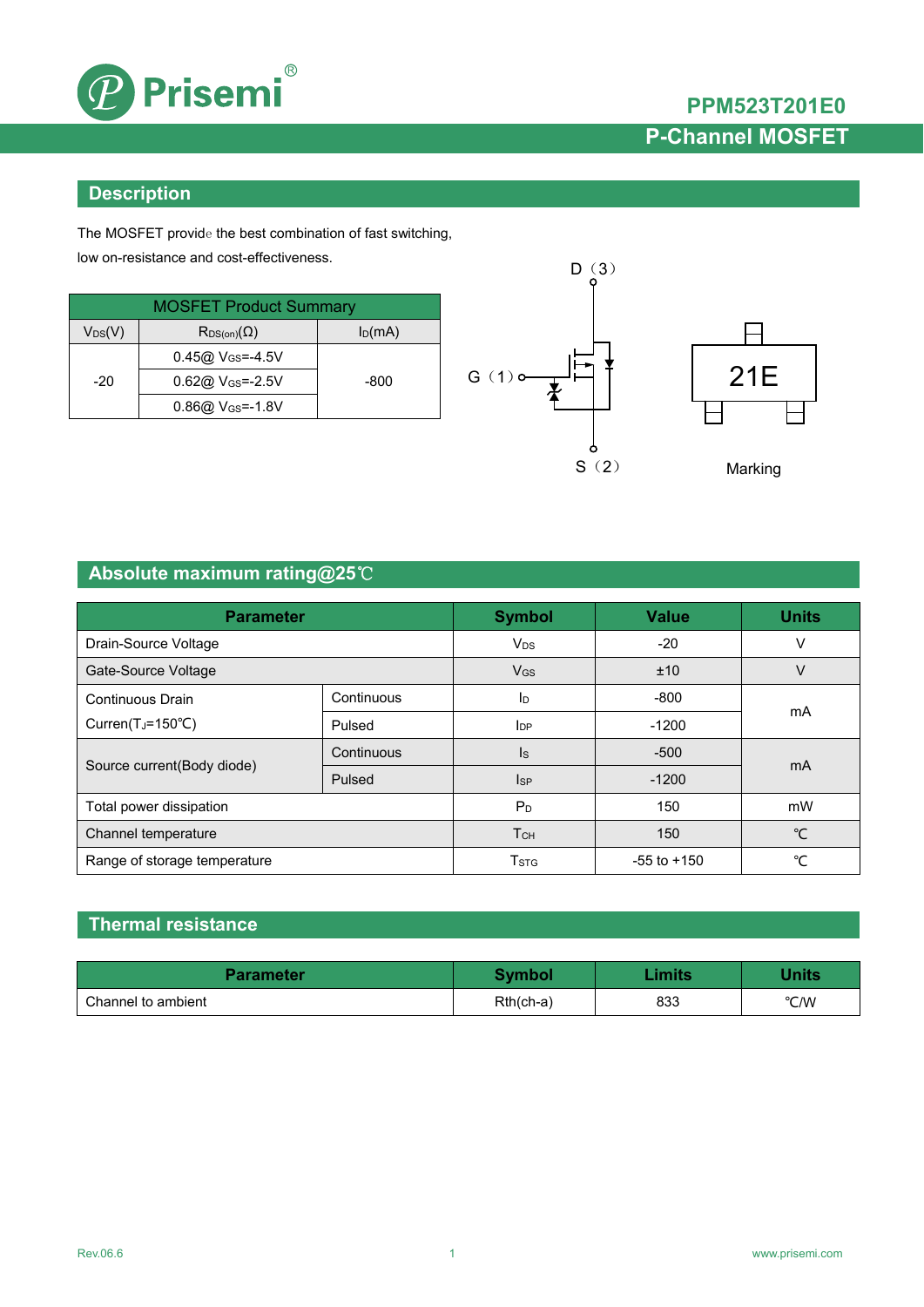# **P-Channel MOSFET**

## PPM523T201E0

# **Electrical characteristics per line@25**℃**( unless otherwise specified)**

| <b>Parameter</b>                   | <b>Symbol</b>           | <b>Conditions</b>                                                                          | Min.                     | Typ.                     | Max.   | <b>Units</b> |
|------------------------------------|-------------------------|--------------------------------------------------------------------------------------------|--------------------------|--------------------------|--------|--------------|
| Drain-Source Breakdown Voltage     | <b>BV<sub>DSS</sub></b> | $I_D = -1mA.V$ $Gs = 0V$                                                                   | $-20$                    |                          |        | $\vee$       |
| Zero Gate Voltage Drain Current    | $I_{\text{DSS}}$        | $V_{DS} = -20V$ , $V_{GS} = 0V$                                                            | $\overline{\phantom{0}}$ | $\blacksquare$           | $-1$   | μA           |
| Gate-Body Leakage Current          | <b>I</b> GSS            | $V_{DS} = 0V$ , $V_{GS} = \pm 4.5V$                                                        |                          |                          | ±10    | μA           |
| Gate Threshold Voltage             | $V$ <sub>GS(th)</sub>   | $V_{DS} = -10V$ , $I_D = -100\mu A$                                                        | $-0.5$                   | $\overline{\phantom{a}}$ | $-1.1$ | $\vee$       |
|                                    | $R_{DS(ON)}$            | $V_{GS} = -4.5V$ , $I_D = -700mA$                                                          | $\blacksquare$           | 0.45                     | 0.7    | Ω            |
| Static Drain-Source On-Resistance  |                         | $V_{GS} = -2.5V$ , $I_D = -300mA$                                                          | $\blacksquare$           | 0.62                     | 0.85   | Ω            |
|                                    |                         | V <sub>GS</sub> =-1.8V, l <sub>D</sub> =-250mA                                             |                          | 0.86                     | 1.2    | Ω            |
| Forward transfer admittance        | Yfs                     | $V_{DS} = -10V$ , $I_D = -200mA$                                                           | 0.3                      |                          |        | $\mathsf{s}$ |
| Input Capacitance                  | Ciss                    |                                                                                            | $\overline{\phantom{0}}$ | 110                      |        | pF           |
| <b>Output Capacitance</b>          | Coss                    | $V_{GS}$ =0V. $V_{DS}$ =-10V.<br>$f = 1MHz$                                                | $\blacksquare$           | 9                        |        | pF           |
| Reverse Transfer Capacitance       | C <sub>RSS</sub>        |                                                                                            | $\overline{\phantom{a}}$ | 5                        |        | pF           |
| Turn-On Delay Time                 | $t_{d(on)}$             |                                                                                            |                          | 5                        |        | ns           |
| <b>Turn-Off Delay Time</b>         | $t_{d(off)}$            | $V_{DD} = -10V$ , $V_{GS} = -4.5V$ ,<br>$R_G = 10\Omega, R_L = 100\Omega$<br>$\ln$ =-100mA |                          | 15                       |        | ns           |
| Turn-On Rise Time                  | $t_{r}$                 |                                                                                            | $\overline{\phantom{0}}$ | 4                        |        | ns           |
| Turn-On Fall Time                  | t                       |                                                                                            | $\overline{\phantom{0}}$ | 13                       |        | ns           |
| <b>Total Gate Charge</b>           | Qg                      | $V_{DD} = -10V$ , $V_{GS} = -4.5V$ ,                                                       |                          | 1.4                      |        | nC           |
| Gate-Source Charge                 | Qgs                     | $I_D = -200mA$                                                                             |                          | 0.3                      |        | nC           |
| Gate-Drain Charge                  | Qgd                     | $R_G=10\Omega, R_L=50\Omega$                                                               |                          | 0.3                      |        | nC           |
| Drain-Source Diode Forward Voltage | <b>V<sub>SD</sub></b>   | $V$ <sub>GS</sub> =0V, I <sub>S</sub> =-200mA                                              |                          |                          | $-1.2$ | $\vee$       |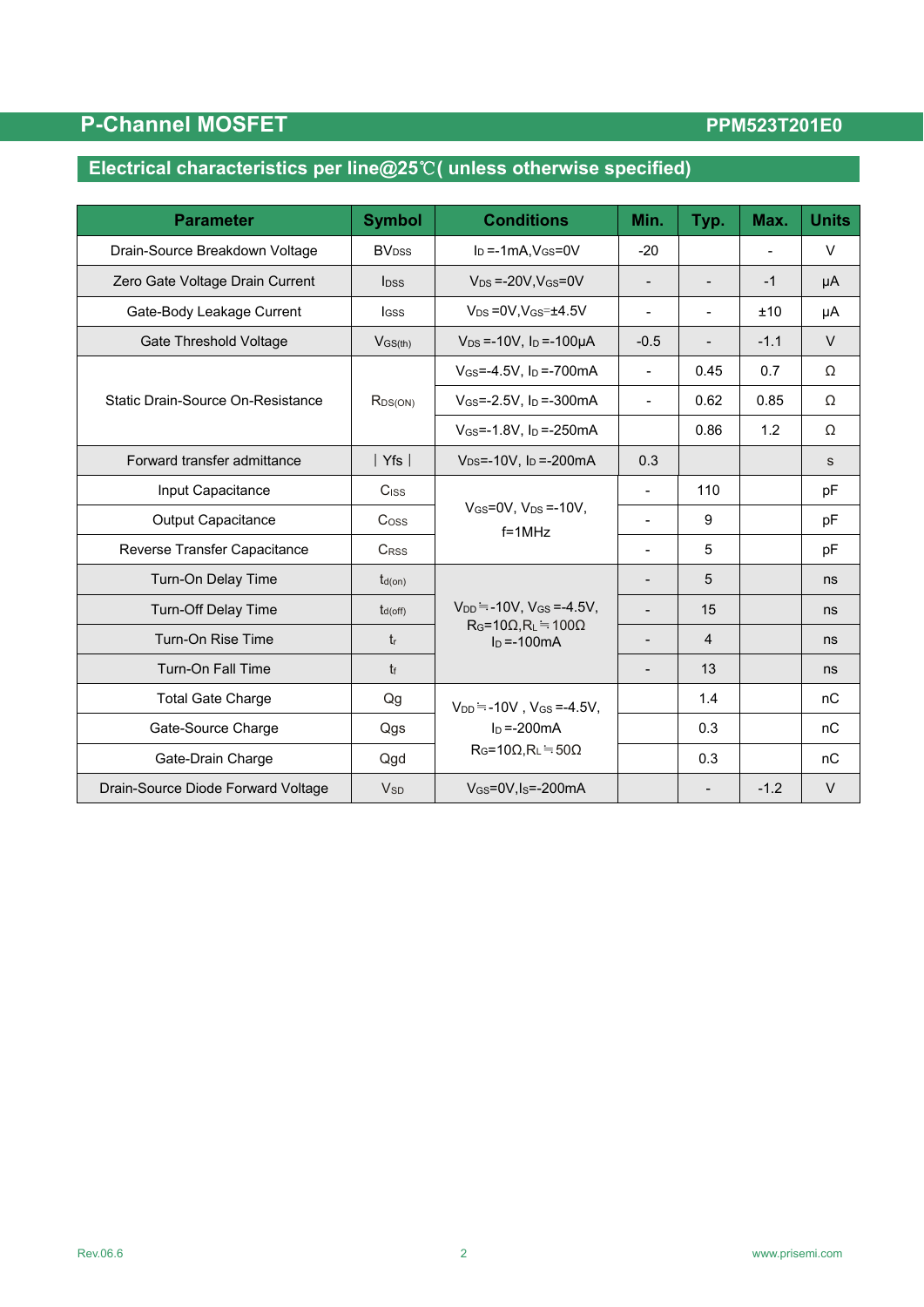### **P-Channel MOSFET P-Channel MOSFET**



















drain current(I)

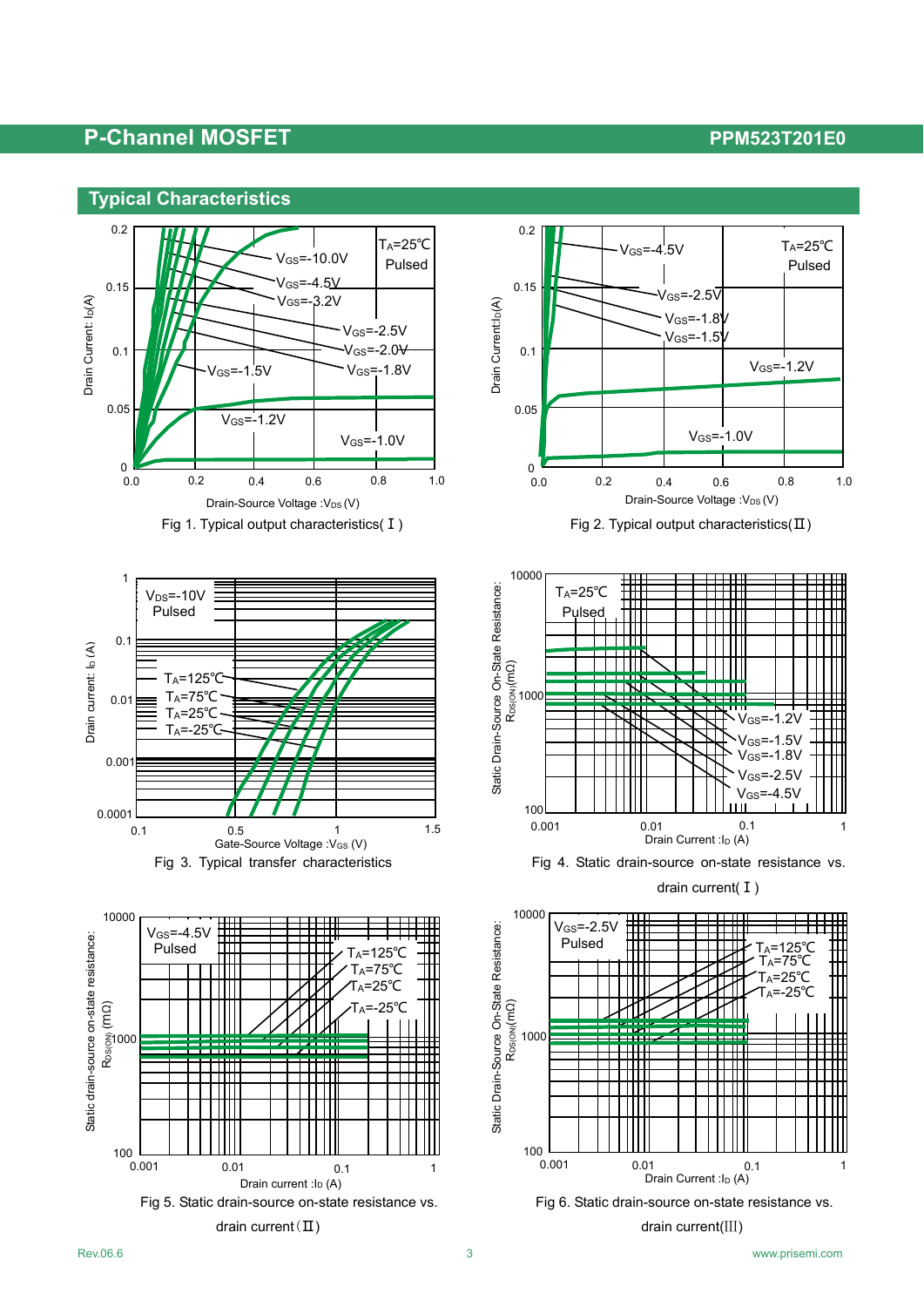## P-Channel MOSFET **PERIODE REPORTS AND PRESISTANCE**









gate source voltage

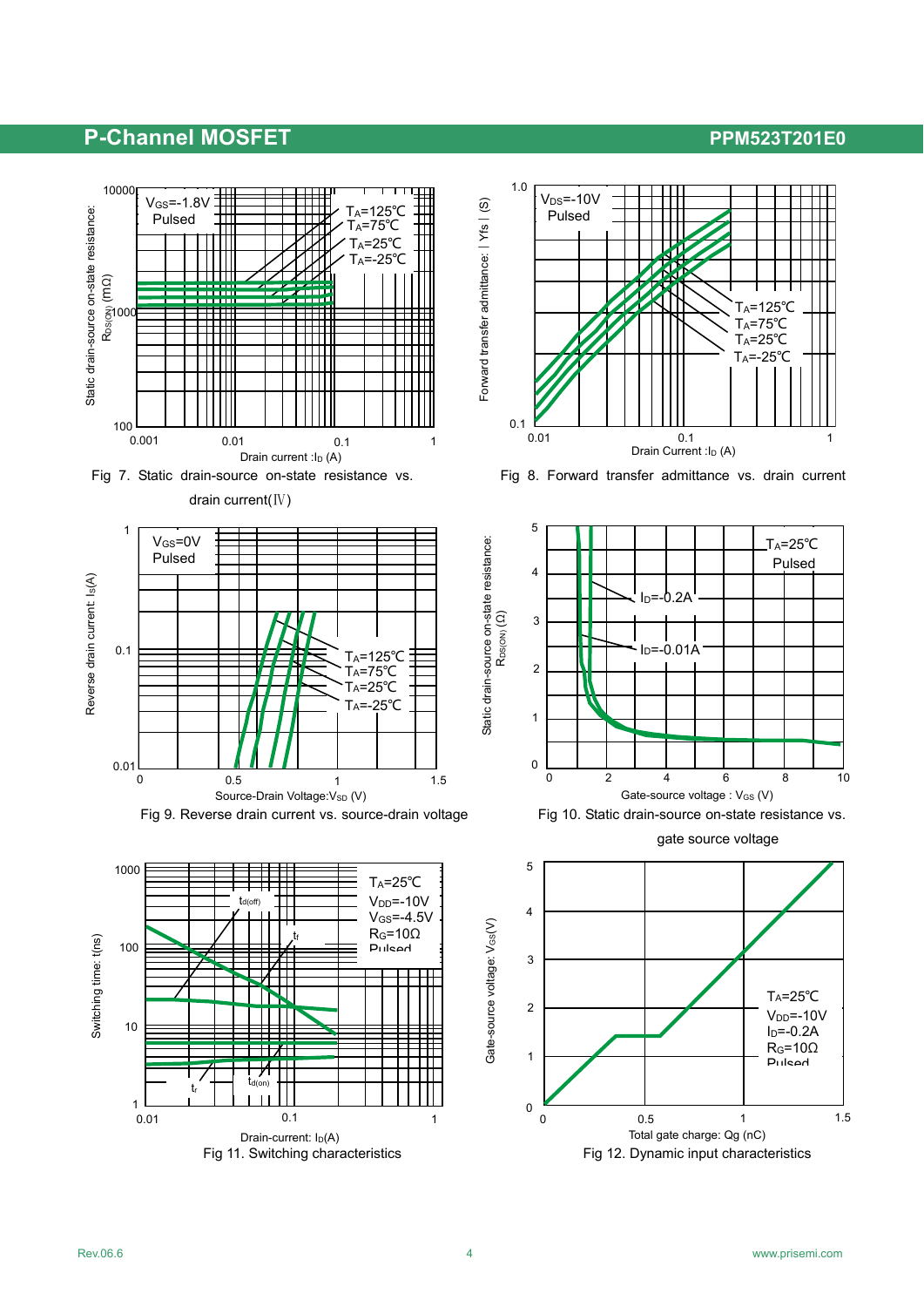## P-Channel MOSFET **PERIODE REPORTS AND ACCEPT ACCOUNT ACCEPT** PPM523T201E0





### **Measurement circuit**



Fig.1-1 Switching time measurement circuit Fig.1-2 Switching time waveforms



Fig.2-1 Gate charge measurement circuit Fig.2-2 Gate charge waveform





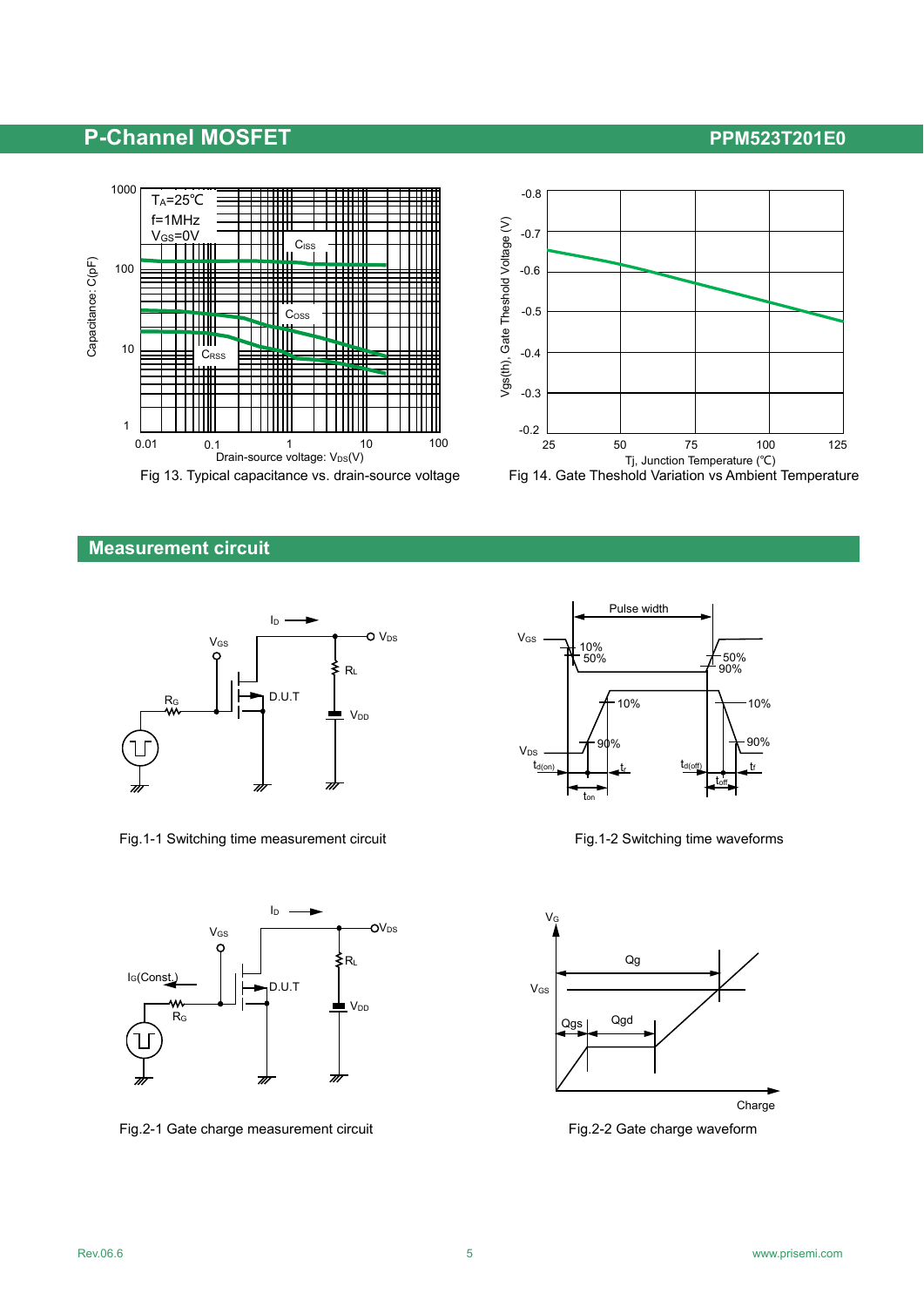# **P-Channel MOSFET P-Channel MOSFET**

## **Product dimension**(**SOT-523**)





|                       | <b>Millimeters</b> |             | <b>Inches</b> |             |  |
|-----------------------|--------------------|-------------|---------------|-------------|--|
| Dim                   | <b>MIN</b>         | <b>MAX</b>  | <b>MIN</b>    | <b>MAX</b>  |  |
| Α                     | 0.700              | 0.900       | 0.028         | 0.035       |  |
| A1                    | 0.000              | 0.100       | 0.000         | 0.004       |  |
| A2                    | 0.700              | 0.800       | 0.028         | 0.031       |  |
| b1                    | 0.150              | 0.250       | 0.006         | 0.010       |  |
| b2                    | 0.250              | 0.350       | 0.010         | 0.014       |  |
| $\mathbf c$           | 0.100              | 0.200       | 0.004         | 0.008       |  |
| D                     | 1.500              | 1.700       | 0.059         | 0.067       |  |
| E                     | 0.700              | 0.900       | 0.028         | 0.035       |  |
| E1                    | 1.450              | 1.750       | 0.057         | 0.069       |  |
| e                     | 0.500TYP           |             |               | 0.020TYP    |  |
| e <sub>1</sub>        | 0.900              | 1.100       | 0.035         | 0.043       |  |
| L                     | 0.400REF           |             | 0.016REF      |             |  |
| L1                    | 0.260              | 0.460       | 0.010         | 0.018       |  |
| $\boldsymbol{\theta}$ | $0^{\circ}$        | $8^{\circ}$ | $0^{\circ}$   | $8^{\circ}$ |  |

## **Ordering information**

| Package<br>Device |                   | <b>Shipping</b>    |
|-------------------|-------------------|--------------------|
| PPM523T201E0      | SOT-523 (Pb-Free) | 3000 / Tape & Reel |